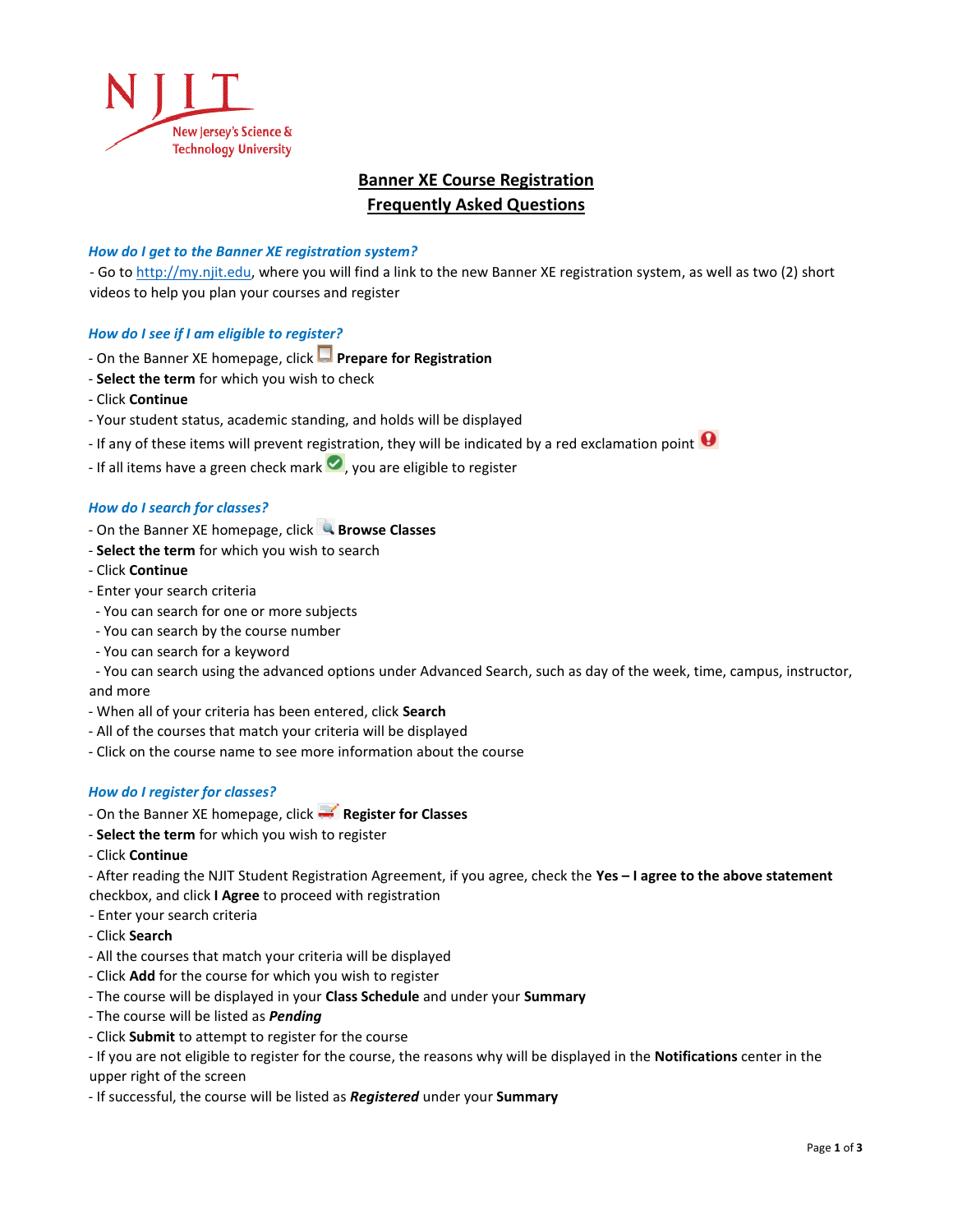

#### *How do I drop a class?*

‐ On the Banner XE homepage, click **Register for** 

### **Classes**

**- Select the term** of the course from which you wish

to drop

- ‐ Click **Continue**
- ‐ Click **Panels** in the lower left of the screen
- ‐ Under your **Summary**, for the course you wish to drop, select **Drop/Delete (Web)** from the Action
- dropdown list
- ‐ Click **Submit**
- ‐ The course will be listed as *Deleted*

# *How do I swap one class for another (swap/drop)?*

- ‐ On the Banner XE homepage, click **Register for Classes**
- ‐ **Select the term** for which you wish to swap
- ‐ Click **Continue**
- ‐ Search for and add the desired course
- ‐ For the course you wish to drop, select **Drop/Delete (Web)** from the Action dropdown list
- ‐ Check the **Conditional Add and Drop** checkbox
- ‐ Click **Submit**

‐ If unsuccessful, the reasons will be displayed in the **Notifications** center in the upper right of the screen. You will not be dropped from the original course

‐ If successful, the swapped course will be listed as *Registered* under your **Summary**. The original course will be listed as *Deleted*

## *How do I get a copy of my schedule?*

- ‐ On the Banner XE homepage, click **Register for Classes**
- ‐ **Select the term** of the schedule for which you wish to obtain a copy
- ‐ Click **Continue**
- Click on the **Schedule and Options** tab
- ‐ Click on the **Email** icon to send a copy to yourself and others if you wish
- ‐ Click on the **Print** icon to print a hardcopy version of your schedule

## *How do I make a plan?*

- ‐ On the Banner XE homepage, click **Plan Ahead**
- ‐ **Select the term** for which you wish to plan
- ‐ Click **Continue**
- ‐ Click **Create a New Plan**
- ‐ Search for and add any courses or sections to your plan
- ‐ When finished, click **Save Plan**
- ‐ Provide a name for your plan
- Click **Save**
- The courses will be listed as *Planned*
- You can create up to ten (10) plans